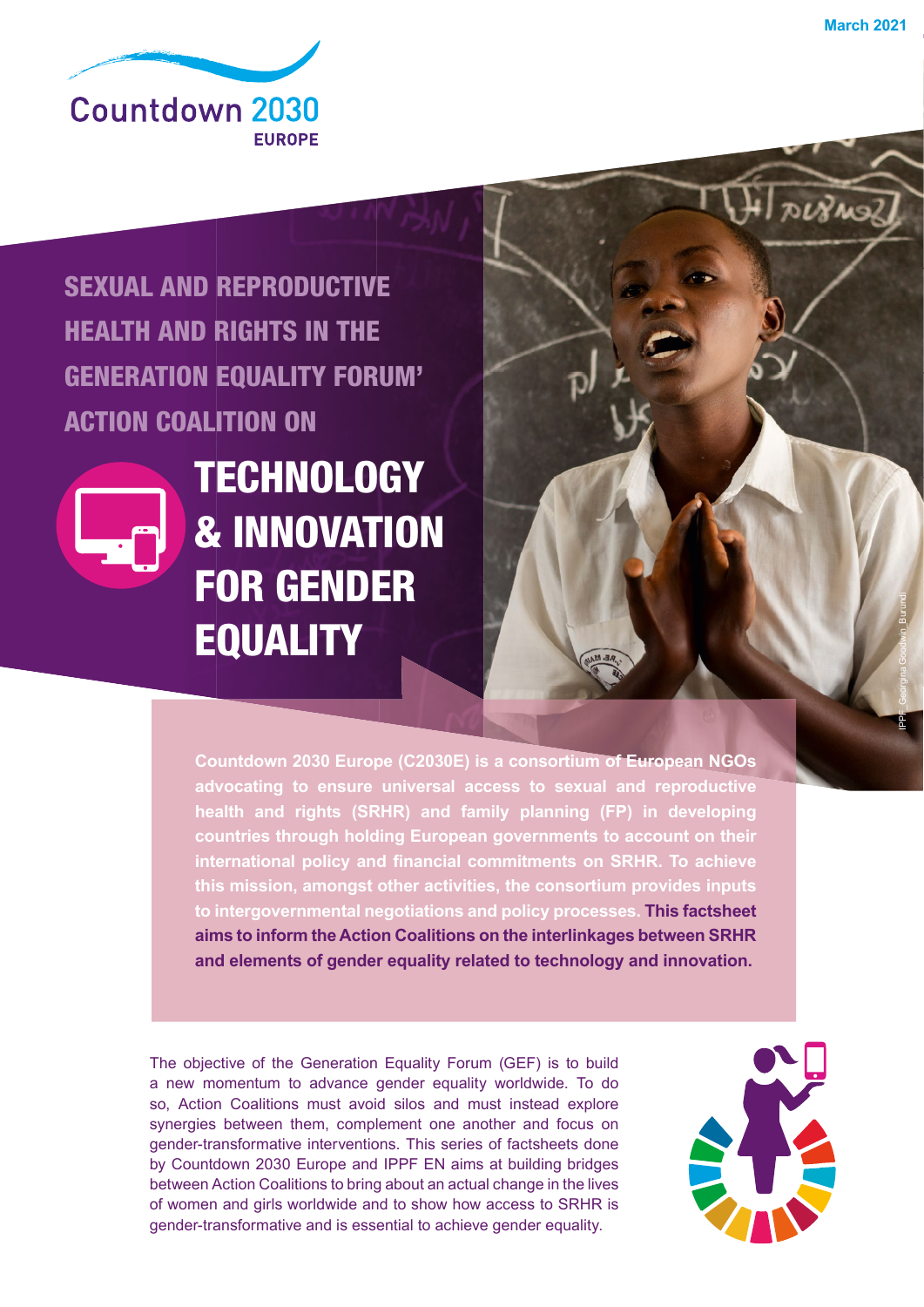# WHY

SHOULD SRHR BE INCLUDED ACTION COALITION ON TECHNOLOGY AND INNOVATION FOR GENDER EQUALITY?

Digitalisation offers amazing opportunities for gender equality, women empowerment and for delivering health and education services around the world. At the same time, ensuring equitable participation in the Internet age creates many challenges, and the stakes are highest for vulnerable and underserved communities, particularly for women and girls. The rise of digitalisation therefore comes with challenges, but also with opportunities in terms of SRHR.

Including SRHR in the Action coalition technology and innovation is necessary to advance gender equality. Gender equality and the empowerment of girls and women will not be possible without the realisation of SRHR. **SRHR are critical for women and girls to have healthy lives, to address violence and power relations in their lives, to be free to participate in social, economic and political life, and to freely make decisions governing their bodies.**

### DIGITAL OPPORTUNITIES TO ACCELERATE SRHR



While achieving gender equality is lagging behind and is even facing a reversal of progress due to the COVID-19 pandemic, we need new ideas to accelerate the progress. **With accurate innovations and technology, SRHR could be advanced in new ways,** and new and future technologies would help reach those who were harder to reach before, hence supporting the achievement of Agenda 2030, and leaving no one behind.

Technology can be used as a means for **delivering information and services to people in a simple and accessible manner.** Digital applications have been developed to tackle issues ranging from delivering vital health information to pregnant women, helping to prevent stock-outs in contraceptives, to reporting instances of sexual and gender-based violence (SGBV), and informing women on how to navigate public spaces safely. In many countries, technology can also be a viable alternative to fill in the gap when comprehensive sexuality education (CSE) is absent from school curricula.

**Building sustainable technologies that enable people to reach information and to seek help for SRHR issues is also vital for resilience in case of a pandemic or similar crisis.** The COVID-19 pandemic made clear the importance of leveraging technology and digital tools to guarantee the continued provision of SRH services and e-health. The use of digital solutions started as a temporary solution to the crisis, but has had positive impacts and could become more permanent as a complement to face-to-face services.

### TACKLING THE CHALLENGES

Although digitalisation brings many opportunities, it also creates challenges. **Women around the world face unique barriers to fully benefiting from the Internet:** these barriers range from digital skills and education gaps, affordability barriers worsened by income inequality to online harassment and SGBV, and infringements on digital rights.<sup>1</sup> Many of these barriers are the same challenges that are at the root of gender inequalities globally. **To maximise the impact of the digital transformation on gender equality and access to SRHR, it will be important for the Action Coalition to ensure that no one is left behind in terms of accessing technology and innovation, especially women and girls.**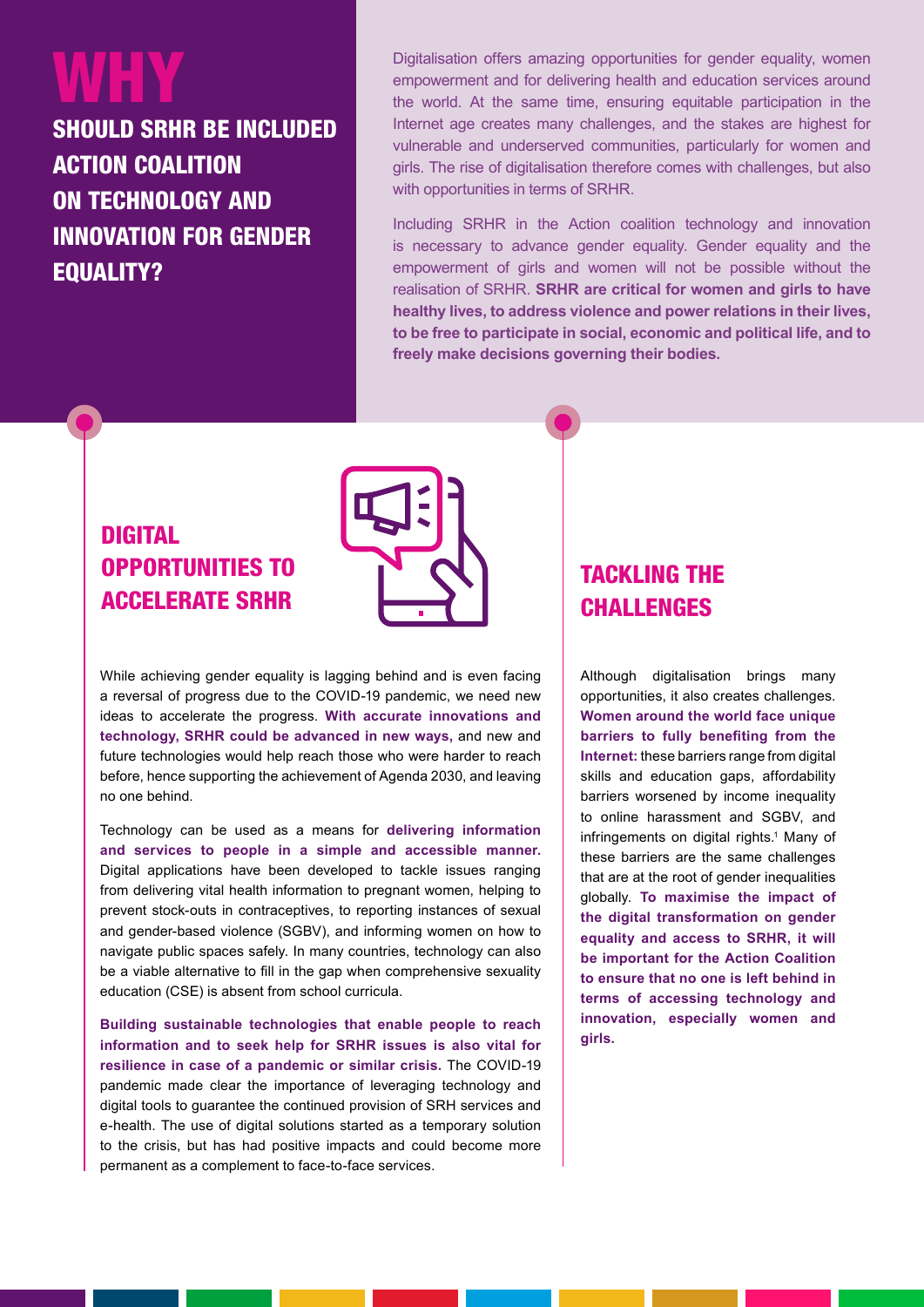# HOW

SHOULD SRHR BE INCLUDED IN THE ACTION COALITION ON ECONOMIC JUSTICE AND RIGHTS?

It is essential to ensure that everyone can equally benefit from new technologies, in particular women and girls, leaving no one behind. Special needs of marginalised and underserved groups, such as women, girls, young people, people with disabilities, LGTBIQ+, etc. must be considered when innovating SRHR-related technologies. C2030E believes that the following points must be included in this Action Coalition:

#### PREVENTING ONLINE HARASSMENT

Sexual harassment and SGBV on the internet and especially on social media increases along with the use of them. This is a serious threat to people's right to privacy, to be free from violence and coercion and to make decisions regarding their own sexuality, gender and body, but also to achieving gender equality. Thus, online SGBV must be included as an issue to be addressed by the action coalition.

Educating young people is an effective and long-term solution to prevent sexual harassment and SGBV. High-quality, age-appropriate, and evidence-based<sup>2</sup> comprehensive sexuality education (CSE) can help change harmful gender norms, teach how to identify and fight against all forms of sexual harassment and SGBV, especially online, and help the learners describe harassment to an adult or authority. Funding for CSE and commitments to deliver CSE should therefore be included in the action coalition blueprint, and European donors must make individual financial and political commitments in that sense.

### USING INNOVATIVE TECHNOLOGIES TO PROVIDE COMPREHENSIVE SEXUALITY EDUCATION (CSE) AND SRHR INFORMATION

Mobile phones provide cost-effective, efficient, and a highly suitable communication channel for reaching and engaging youth around SRHR issues. Digital tools prove to be effective as they reduce stigma, ensure confidentiality, cut costs and challenges linked to reaching health facilities. Studies have proven that providing SRH information via mobile phones is highly appealing to young people and can positively influence their SRH outcomes including improving knowledge, reducing sexual risk behaviour, and increasing utilisation of health services.<sup>3</sup> This makes a strong case for CSE to be included in the Action Coalition on technology and innovation. Once again, financial and political commitments for CSE should therefore be included in the Action Coalition Blueprint as well as in individual commitments made by European donors as part of the Action Coalition.

#### DEVELOPING REMOTE SRH SERVICES

More and more people around the world are using digital tools to access health services, including on SRHR. It is estimated that some 1.3 billion people used mobile health services in 2018 – an increase of 230 million since the previous year.4 People seeking SRH services might face stigma and the local services are not provided confidentially or are not reliable. In addition, in remote areas, access to SRH services is not always possible, due to lack of access to health centres and transport costs. With technology these barriers can be avoided, and more people have access to necessary sexual and reproductive health care services.

The advantages described above make a strong case for SRH services delivery to be included in the Action coalition on innovation and technology as a concrete sector where digitalisation can support gender equality and women's rights. The Action coalition's blueprint should therefore include specific actions on SRH services, including allocating funding for projects using digital technologies to achieve SRHR and promoting measures for SRH service delivery through digital technologies. European donors should therefore include, as part of their engagement in the Action Coalition on technology and innovation, financial and political commitments on the use of digital technologies in favour of SRHR.